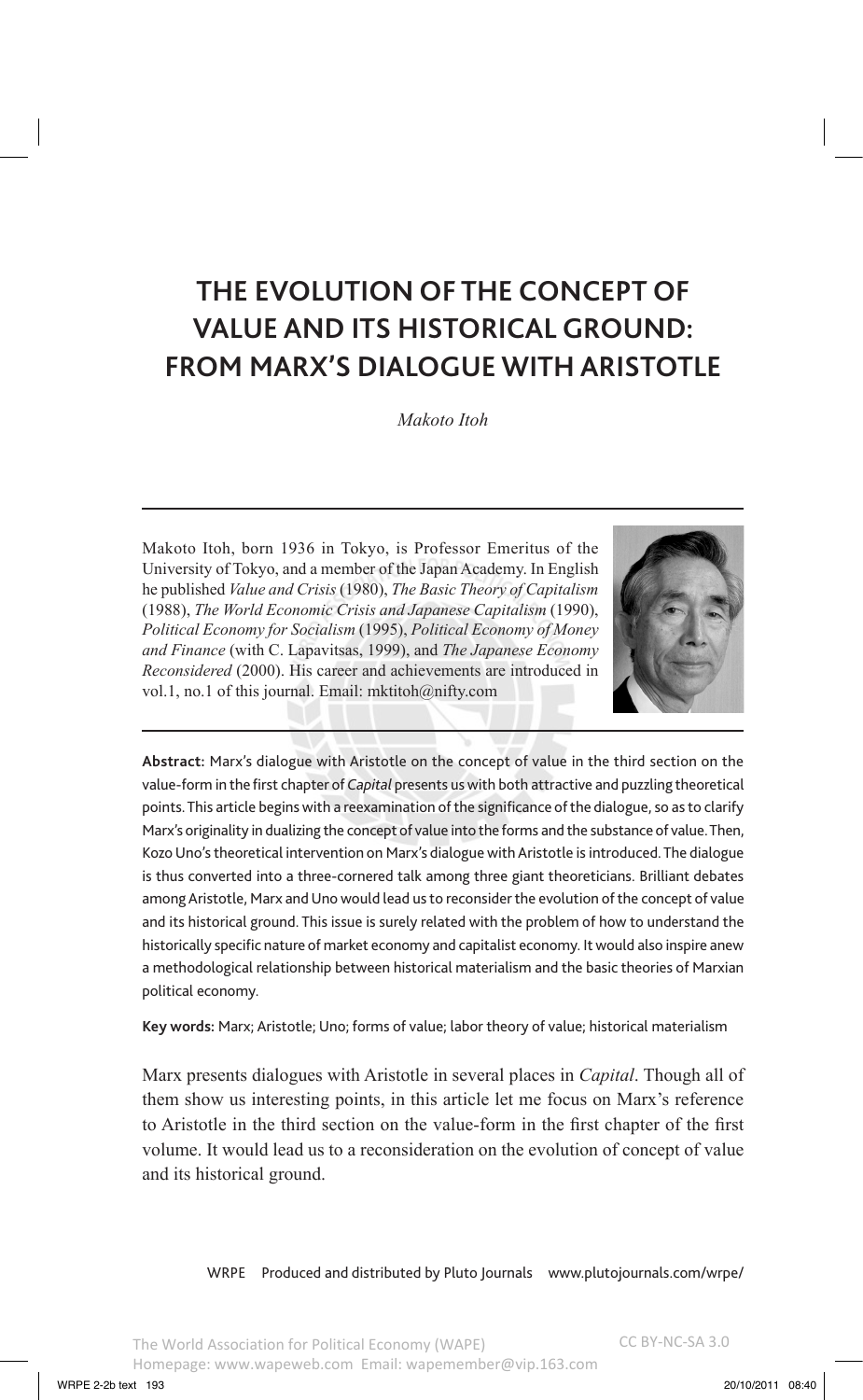# **Marx's Dialogue with Aristotle on the Concept of Value**

Marx's theory of forms of value in the third section of the first chapter of *Capital*  demonstrates a logical genesis of money through mutual relations among commodities to request exchange with other commodities. "The mystery of money" and why it monopolizes direct exchangeability with all commodities is presented and solved in an original way.

The starting point is given by the simple form of value. A simple relative form of value of a commodity, say 20 yards of linen, to request exchange with another equivalent commodity, say a coat, is expressed in an equation 20 yards of linen = 1 coat, and analyzed in detail. Twenty yards of linen positively expresses its relative value in use-value of a coat. A coat, which is chosen passively as an equivalent commodity, is given a form of direct exchangeability with linen, whereas direct exchangeability is not guaranteed to linen.

This dialectical polar relationship between the relative form of value and the equivalent form in the simple form of value is developed through the expanded form of value and the general form of value, and finally crystallizes in the money form. The money commodity was born when a commodity, such as gold, was given the position of a fixed general equivalent form by all other commodities. Money thus obtains monopolistic direct exchangeability with all other commodities and serves as a representative form of wealth in the commodity world.

Prior to this theory of forms of value, Marx showed the substance of value in the first section on the two factors of commodity in the first chapter of *Capital*, by abstracting from use-values and therefore from the forms of exchange value in the exchange relations among commodities. The resultant notion of the substance of value as abstract human labor embodied in commodities is presumed for the theory of forms of value. At the same time, the theory of forms of value has an aspect of corroborating the notion of the substance of value.

In such a context, after the analysis of the simple form of value, Marx goes back to Aristotle as "the great investigator who was the first to analyze the value-form," and dialogues with him on a part in *Nicomachean Ethics* as follows:

In the first place, he [Aristotle] states quite clearly that the money-form of the commodity is only a more developed aspect of the simple form of value, i.e. of the expression of the value of a commodity in some other commodity chosen at random, for he says:

5 beds = 1 house

is indistinguishable from

5 beds = a certain amount of money

He further sees that the value-relation which provides the framework for this expression of value itself requires that the house should be qualitatively equated with the bed,

WORLD REVIEW OF POLITICAL ECONOMY 2.2

CC BY-NC-SA 3.0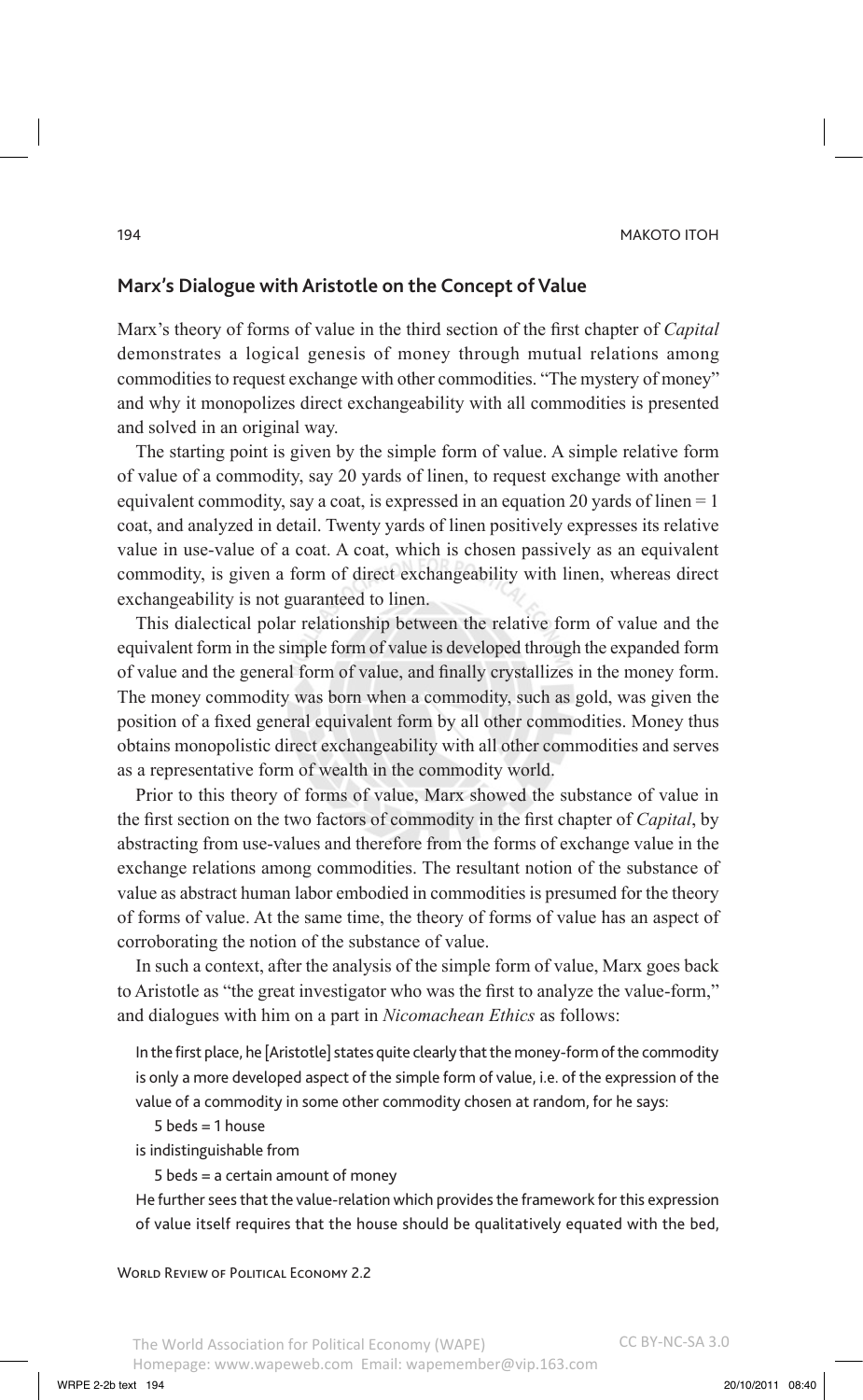and that these things, being distinct to the senses, could not be compared with each other as commensurable magnitudes if they lacked this essential identity. "There can be no exchange", he says, "without equality, and no equality without commensurability." Here, however, he falters, and abandons the further analysis of the forms of value. "It is, however, in reality, impossible that such unlike things can be commensurable," i.e. qualitatively equal. The form of equation can only be something foreign to the true nature of the things, it is therefore only "a makeshift for practical purposes."

Aristotle therefore himself tells us what prevented any further analysis: the lack of a concept of value. What is the homogeneous element, i.e. the common substance, which the house represents from the point of view of the bed, in the value expression for the bed? Such a thing, in truth, cannot exist, says Aristotle. But why not? Toward the bed, the house represents something equal, in so far as it represents what is really equal, both in the bed and the house. And that is—human labour.

However, Aristotle himself was unable to extract this fact, that, in the form of value, all labour is expressed as equal human labour and therefore as labour of equal quality, by inspection from the form of value, because Greek society was founded on the labour of slaves, hence, had as its natural basis the inequality of men and of their labour-powers. The secret of the expression of value, namely the equality and equivalence of all kinds of labour because and in so far as they are human labour in general, could not be deciphered until the concept of human equality had already acquired the permanence of a fixed popular opinion. (Marx 1976 [1867]: 151–152)

Marx's dialogue with Aristotle here can be summarized as follows: (1) Aristotle clearly stated that the money form of a commodity, such as 5 beds = a certain amount of money, is merely a more developed aspect of the simple form of value, such as 5 beds = 1 house, and (2) he further saw that the value-relation which provides the framework for this expression requires essential equality and commensurability between different things to be exchanged. However, (3) Aristotle stopped there. He was unable to extract the notion of human labor as the common substance of value, and stated that commensurability between unlike things is in reality impossible, and that the form of equation between them is just a makeshift for practical purposes. (4) It was because his recognition was based upon Greek society which was founded on slaves, and therefore had the historical limitation to discover the concept of human equality or human labor in general as the substance of value.

Although point (1) is very relevant here to Marx's original theory of forms of value, it might simultaneously overestimate Aristotle's analysis. It is because Aristotle, in my reading, did not analyze the dialectical relationship between the relative form of value and the equivalent form, where direct exchangeability to the former is given to the latter, as a germ of money form. Marx does not point out this weakness and tends to concentrate his critique of Aristotle's limitation on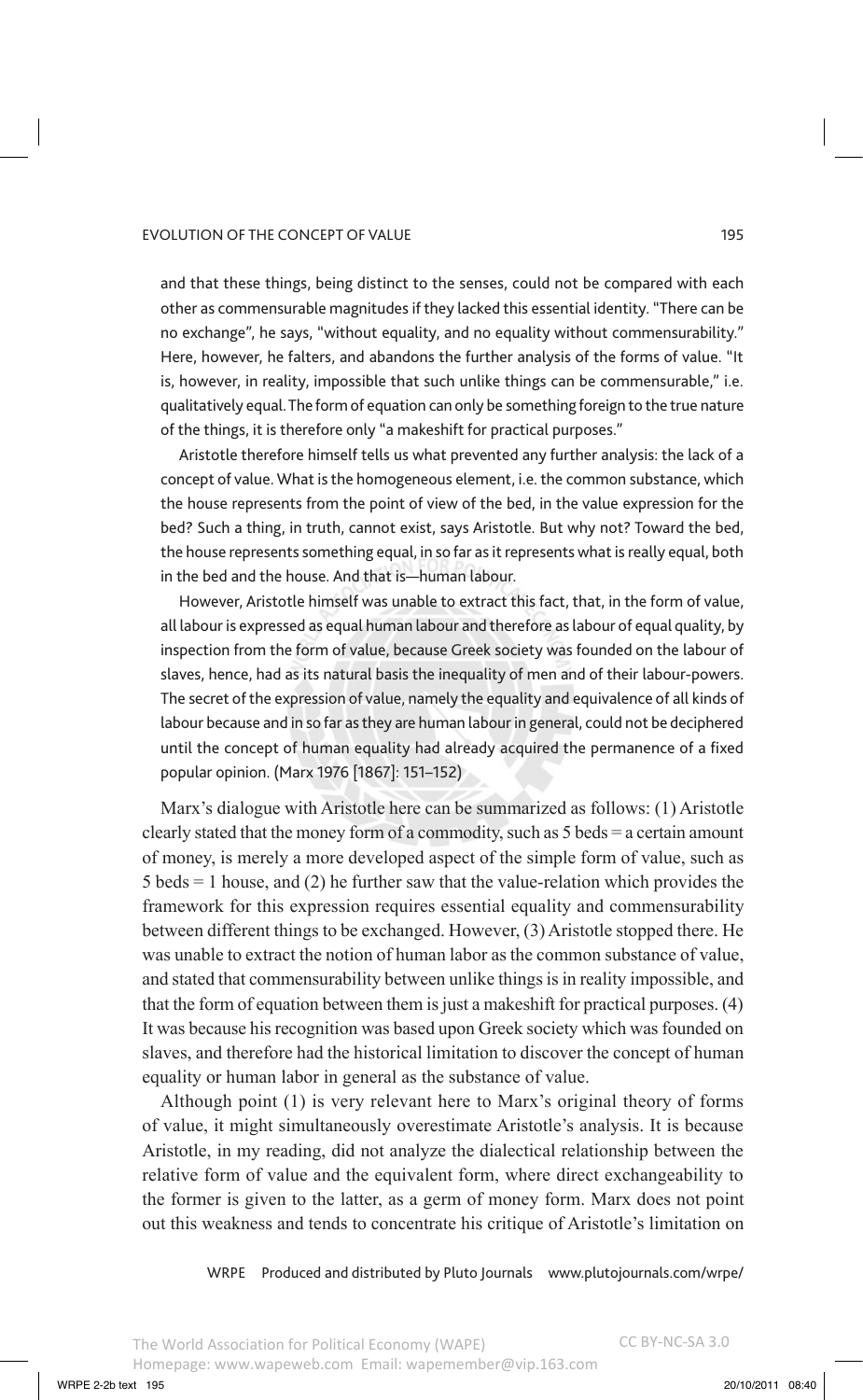point (4) through the sequential points (2) and (3). This tendency is shown also in his summary comment as follows:

Aristotle's genius is displayed precisely by his discovery of a relation of equality in the value-expression of commodities. Only the historical limitation inherent in the society in which he lived prevented him from finding out what "in reality" this relation of equality consisted of. (Marx 1976 [1867]: 152)

If Marx really intended to argue that Aristotle's theoretical trouble in finding out commensurability between commodities in exchange is solved by the notion of the substance as crystallization of abstract human labor, or more briefly by the labor theory of value upon the basis of modern society, the issue here is not limited just to the theory of forms of value. Actually Marx once placed almost similar dialogue with Aristotle in a note in the theory of money as the measurement of values in *A Contribution to the Critique of Political Economy* (1859). Then, what are the significances of this dialogue when it is placed and read in the context of the theory of forms of value?

# **The Potential Bases of Commensurability among Commodities**

After Marx's dialogue with Aristotle, the part in *Nicomachean Ethics* and its context attracted attention among not a few theoretical economists. Their concern was overwhelmingly on the issue of how to understand or interpret Aristotle's argument on the basis of commensurability among commodities to be exchanged.

Marx noted that Aristotle questioned commensurability among different commodities to be exchanged, but regarded it impossible to find such commensurability in reality. Marx pointed out that this was inevitable so long as Aristotle lacked the notion of human labor as the common substance of values of commodities.

Against Marx's critique in *Capital*, a different interpretation was shown by Mochizuki (1981) and Daikoku (2005). According to this interpretation, Aristotle stated that seemingly impossible commensurability among commodities was practically given by money form, and that "all things are measured by money" and thus rendered commensurable in prices. This interpretation is somewhat closer to Marx's own interpretation in a note in the theory of money as measure of value in *A Contribution to the Critique of Political Economy* (1859). Marx states there that Aristotle "makes them [commodities] commensurable by means of money," and further that "he extricates himself from this predicament by making essentially incommensurable things commensurable—so far as this is necessary for practical needs—by means of money" (Marx 1970 [1859]: 68).

If commensurability among different commodities is practically given by money and prices, however, how should we understand the basis of such commensurability?

WORLD REVIEW OF POLITICAL ECONOMY 2.2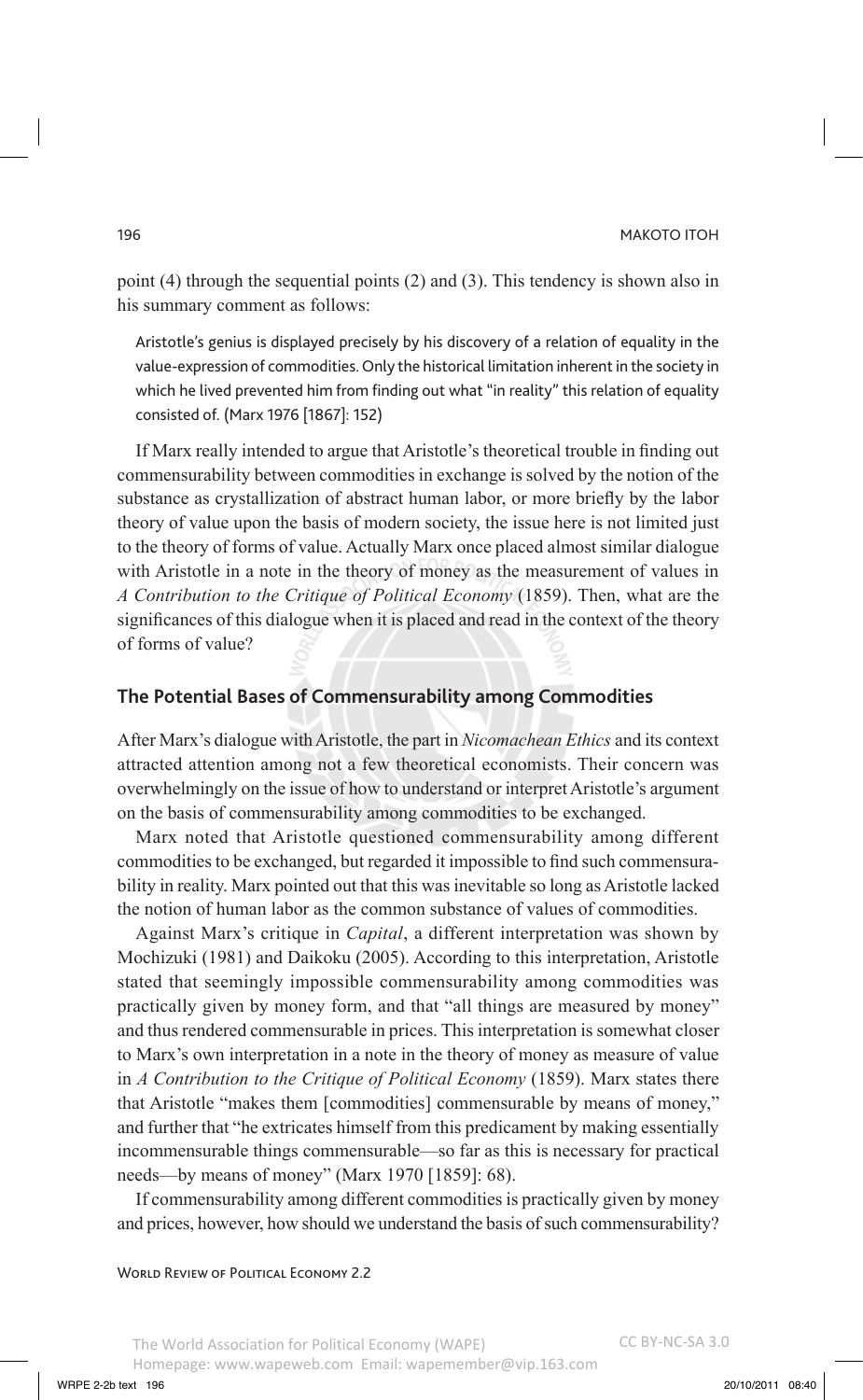Is there not any other theoretical possibility outside of Marx's assertion in *Capital* that the basis of commensurability must be nothing else than human labor embodied in commodities as the substance of value?

Aristotle, on the other hand, already pointed out that commodities had been exchanged "even before the presence of money," by comparing their mutual proportionalities in exchange relations. He thus suggested that commensurability among commodities had already existed as a theoretical problem even in such occasions of exchanging commodities without using money or price-form. He seems to be inquiring there about a deeper basis below the commensurability which is given by money and prices.

In this regard, there appeared an interpretation that Aristotle conceived the basis of commensurability among different commodities to be in demand. As Meikle (1995) evidences, such an interpretation has tended to be presented repeatedly from a view of neo-classical economics, as an influential attempt to find a source of its price theory in Aristotle.

On this point there is also a problem of how to translate Aristotle's wording. For instance, Marx's quotation from Aristotle in German stated that the form of equation between different things to be exchanged is only "Notebehelf für das praktische Bedürfnis." *Bedürfnis* usually means need or demand. The English version of *Capital*, which I quoted, translated this phrase into "a makeshift for practical purpose." This translation avoided interpreting the word *Bedürfnis* as "demand," and interpreted it as meaning close to "need."

In Aristotle's original Greek version of *Nicomachean Ethics*, the word *Bedürfnis* was *Chreia* (*Xpeia*). In its English translation (for example by W. D. Ross, Oxford, 1925), the word was translated into "demand." Meikle (1995, chapter 2) demonstrates that this is mistranslation, and argues that the marginal utility school has misinterpreted the context of Aristotle's statement, including this word. According to Meikle, *Chreia* should be translated into "need," not "demand." As *Chreia* has no unit, it cannot give quantitatively comparable commensurability to different commodities. Thus, in Meikle's reading, Aristotle cannot have conceived it as the ultimate basis of commensurability among commodities.

So, is Marx's dialogue with Aristotle on the basis of commensurability among commodities to be exchanged concluded finally already by Marx's argument to emphasize the significance of homogeneous human labor as the substance of labor?

# **K. Uno's Theoretical Intervention**

Kozo Uno intervened here, and converted the dialogue into a sort of three-cornered talk by stating as follows: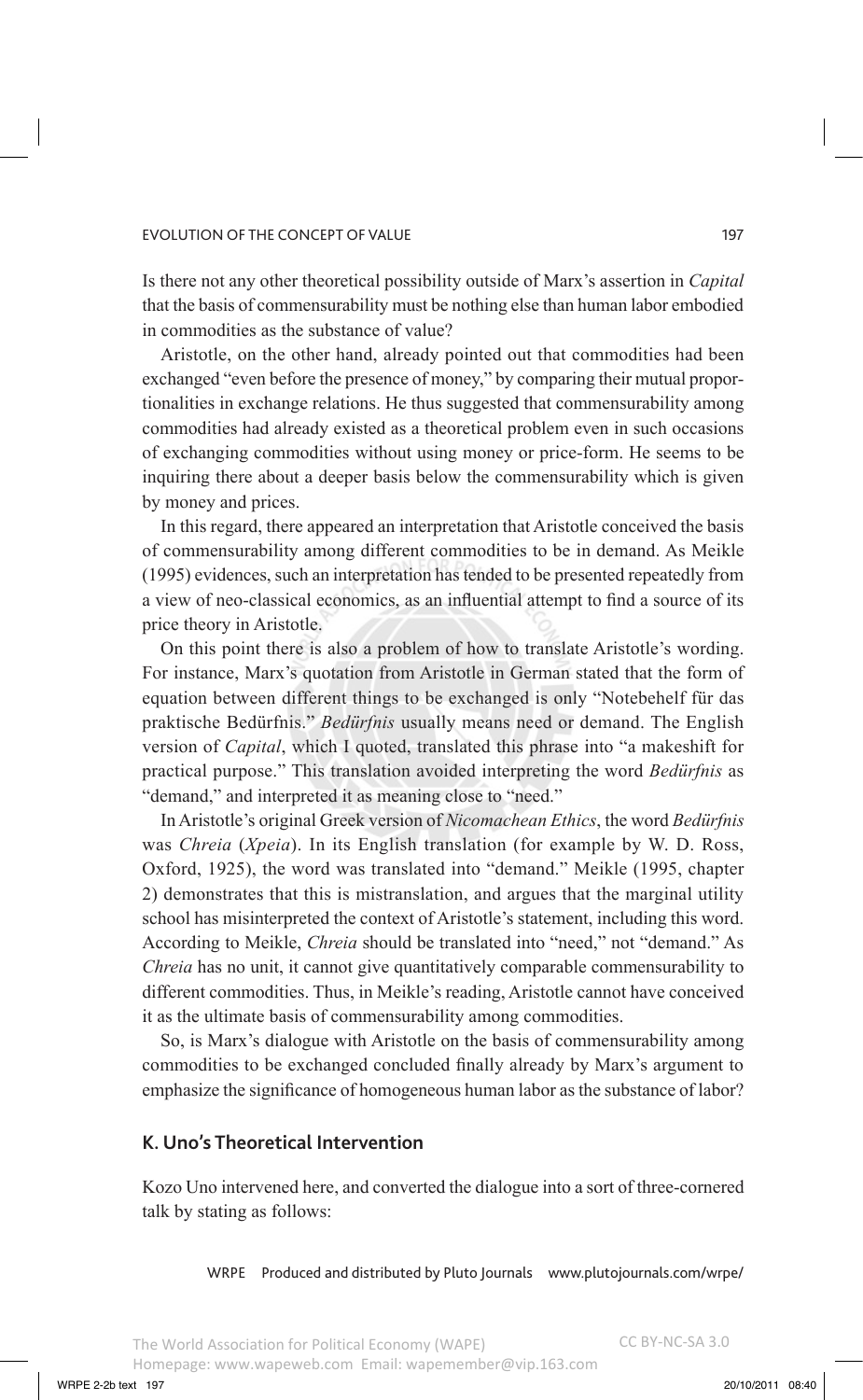#### 198 Makoto Itoh

Even with Aristotle's genius, of course the substance of value could not be deciphered in the Greek slave society. However, the issue remains that Aristotle could still "state quite clearly that the money-form of the commodity is only a more developed aspect of the simple form of value." This case shows that such consideration of the forms of value could be performed rather not upon the basis of "the substance of value." In fact, "the money form of the commodity" was brought about by the logical necessity of commodity form itself, as Marx himself made it clear in the chapter on The Process of Exchange. While their substantial social ground was not established, the forms of commodity, money, and further some kinds of capital were developed as external relations which would even seem "a makeshift for practical purposes." Of course even in such cases, simple commodity exchange would be more or less subject to substantial regulation from social process of reproduction. However, the regulation can not yet be regarded as the social substance of these forms themselves. Nevertheless, the forms of exchange still requested "equality" by themselves. In other words, the development of forms of commodity, money and capital itself is performed, not upon the basis of "equality" in the social substance, but rather by seeking this "equality."

Although Marx directly points out "the lack of a concept of value" in Aristotle, who could not present the value substance, the notion of the value-form that the value of a commodity is expressed by use-value of another commodity (though Aristotle does not seem to have fully clarified this) is also indispensable to the "concept of value." (Uno 1962: 189–191, translated here from Japanese)

Uno thus inserts several theoretical points into Marx's dialogue with Aristotle: (1) Aristotle made it clear that the money form of the commodity is nothing but the developed form of the simple form of value, although he could not present commensurability among commodities in the substance of value as embodied labor. (2) This suggests that theoretical consideration on the development of value forms of commodities need not be clarified upon the basis of the substance of labor. (3) In fact, before the social relations of labor became established as complete substance of value relations in a capitalist society, the value relations among commodities had already developed the forms of values in commodity, money, and some sorts of capital, as partial supplement to social reproduction, and therefore they seemed only "a makeshift for practical purposes," remaining as external relations for social lives. (4) Equality shown between/among commodities is equality requested in the forms of exchange relations, not upon the basis of equality in the social substance, but by seeking this equality. (5) From the view of development of forms of commodity values, the notion of value of a commodity being expressed by use-value of another commodity is also indispensable to the concept of value.

These interventions are grounded on Uno's theoretical reformulation of the forms of commodity, money, and capital in *Capital* as pure forms of circulation without

WORLD REVIEW OF POLITICAL ECONOMY 2.2

The World Association for Political Economy (WAPE) Homepage: www.wapeweb.com Email: wapemember@vip.163.com CC BY-NC-SA 3.0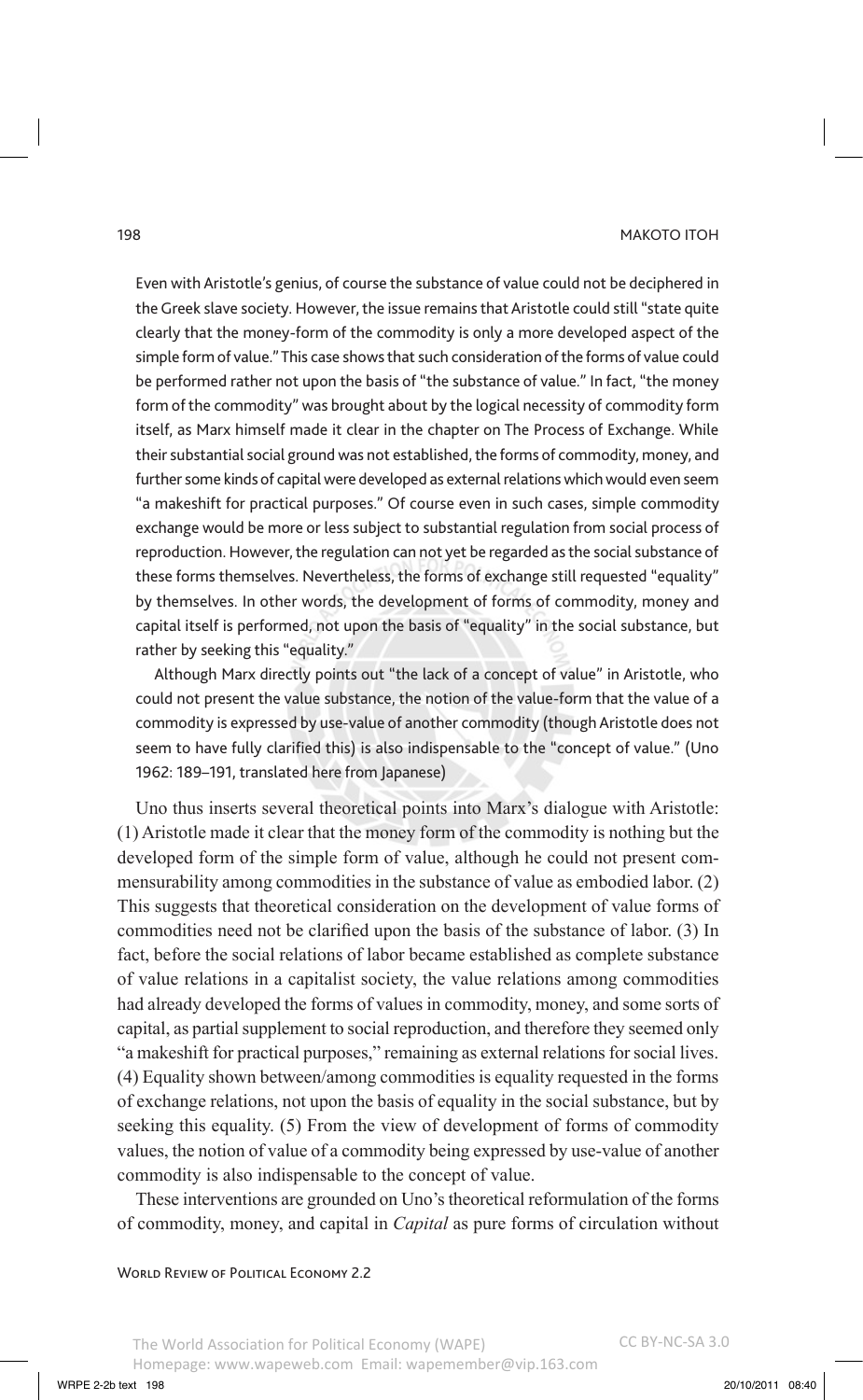referring to the labor substance in his *Principles of Political Economy* (1950, 1964). From the view of such reformulation, Uno cast questions to Marx's comments on Aristotle; did Marx not emphasize too much the lack of the notion of substance of value in Aristotle, by identifying it as the lack of a concept of value? Or, from Marx's own view to reconstruct the concept of value, had we better not reconsider the significance of Aristotle's insightful theoretical notions of development of value forms to the money form from the simple form?

In retrospect, the classical school distinguished use-value and exchange-value or value of commodities. Following this distinction, Marx further dualized the concept of value itself into the substance and the form of value. These dualized notions of value in Marx are shown in his separate theme and analyses in the first and the third sections of the first chapter of *Capital.* Furthermore, in note 34 in section four on "The Fetishism of the Commodity and its Secret," Marx clearly criticizes the limitation of the classical school in its failure of discovery of the forms of value, as follows:

It is one of the chief failings of classical political economy that it has never succeeded, by means of its analysis of commodities, and in particular of their value, in discovering the form of value which in fact turns value into exchange-value. Even its best representatives, Adam Smith and Ricardo, treat the form of value with something of indifference, something external to the nature of the commodity itself. The explanation for this is not simply that their attention is entirely absorbed by the analysis of the magnitude of value. It lies deeper. The value-form of the product of labour is the most abstract, but also the most universal form of the bourgeois mode of production; by that fact it stamps the bourgeois mode of production as a particular kind of social production of a historical and transitory character. If then we make the mistake of treating it as the eternal natural form of social production, we necessarily overlook the specificity of the value-form, and consequently of the commodity form together with its further developments, the money form, the capital form, etc. (Marx 1976 [1867]: 174)

Marx's recognition of the significance of value-forms corresponds also to his insight on the origin of commodity exchanges. Against Adam Smith's naturalist view that human natural propensity to exchange is the origin and source of commodity exchange, Marx pointed out that commodity exchange to form the market economic order sprang from the inter-social economic relations, and developed as trade relations which were historically external to intra-social reproduction within communal societies in the pre-capitalist periods. One of the important historical characteristics of a capitalist society is in the fact that originally inter-social forms of trade are also converted into the basic forms of intra-social economic order.

As inter-social forms of trade, the development of value-forms of commodities would not be just a tentative or arbitrary makeshift. To Aristotle, who lived in the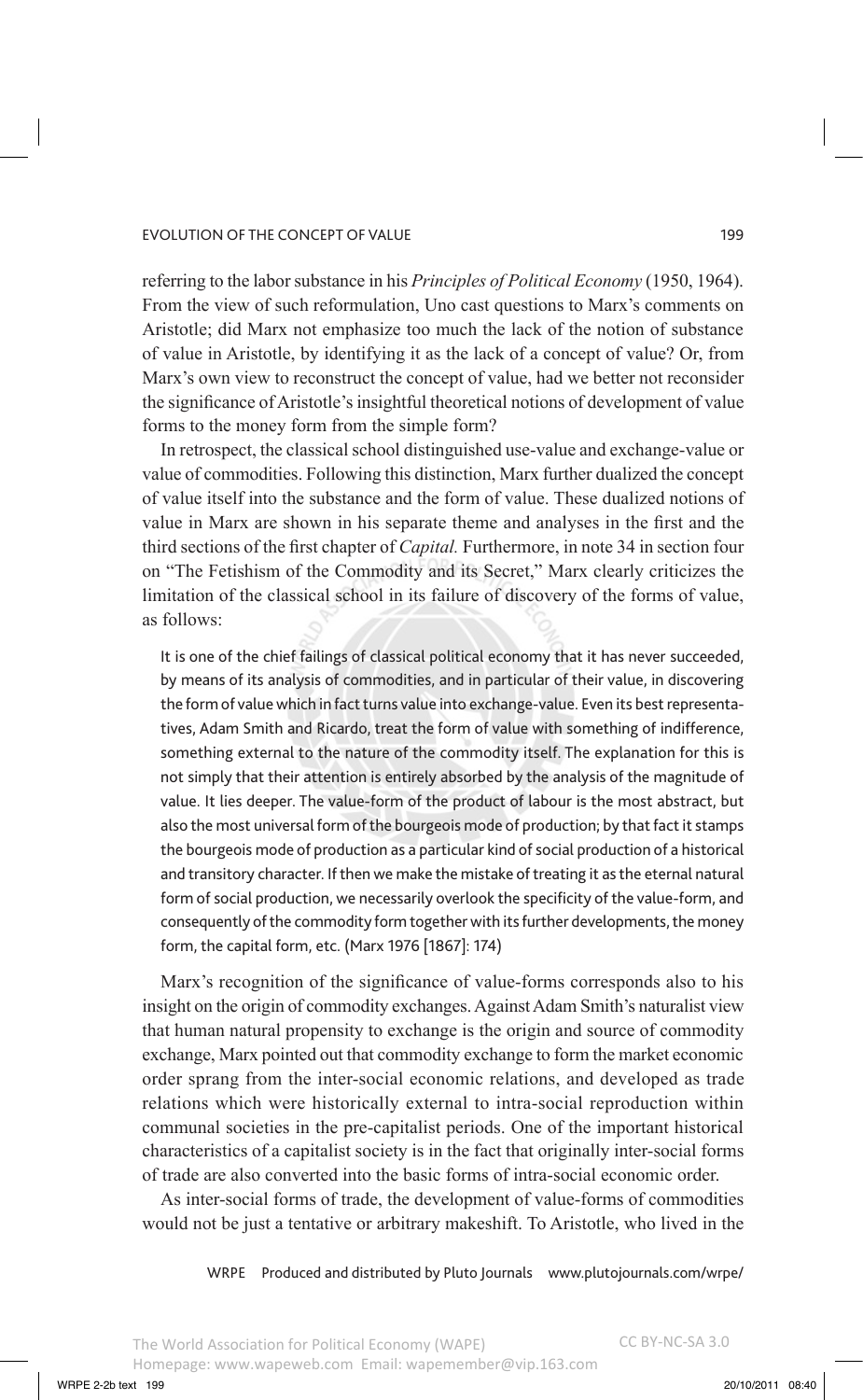Greek polis society, however, it might seem "a makeshift for practical purposes" for two reasons. Firstly, in such a communal society, economic life is organized mainly by treating use-values of products directly without relying much on commodity exchanges. Equality between/among commodities to be exchanged would then be regarded as unessential by nature in contrast to different use-values of laborproducts. And secondly, the social common basis in various kinds of human labor to produce different use-values was not yet much concerned or recognized in a slave society as a homogeneously equal social substance, as Marx pointed out.

However, as commodity exchange grows as a market economy, even externally and partially in the form of inter-social trade, it would never fail spontaneously to bring about the money form from the simple form of value, and necessarily realizes commensurability in the price form of commodities. Such development of the forms of value and commensurability among commodities expressed in prices can be logically understood as a process not so tightly and directly based upon the substance of value, as Uno argued against Marx.

# **The Historical Ground for the Theory of Forms of Value**

Let us summarize and comment on the theoretically important and interesting points in Marx's dialogue with Aristotle and Uno's comments on it, reviewed above.

Marx's dialogue was strangely twisted. It started from favorable appraisal of Aristotle as the first investigator to analyze the value form. This estimation must be the reason why this dialogue was placed in the present section on the value form. Marx even overestimated Aristotle on this aspect, by interpreting that Aristotle had already pursued the logical genesis of the money form from the simple form of value, just the same as his own theory. Marx was also well aware that his basic theoretical advantage over the classical school existed in the analyses of forms of value, by dualizing the concept of value, as a theoretical foundation to clarify the historically specific character of capitalist market economy.

Nevertheless, Marx's dialogue was then twisted to turn from the theory of value form to the lack of concept of substance of value in Aristotle. In this regard, it criticized Aristotle's theoretical deadlock in finding out real equality between/among different commodities as due to the lack of labor theory of value. Marx sharply pointed out that Aristotle's investigation was restricted by the Greek slave society, whereas the labor theory of value was presented only in the modern society with the popular sense of human equality. Although Marx stated that we need "the power of abstraction" particularly for the analysis of the value forms in the preface to the first edition of *Capital* vol. I, human power of abstraction could not work well for the analysis of the forms of value without a suitable historical ground.

However, this interesting dialogue left us several problems.

WORLD REVIEW OF POLITICAL ECONOMY 2.2

The World Association for Political Economy (WAPE) Homepage: www.wapeweb.com Email: wapemember@vip.163.com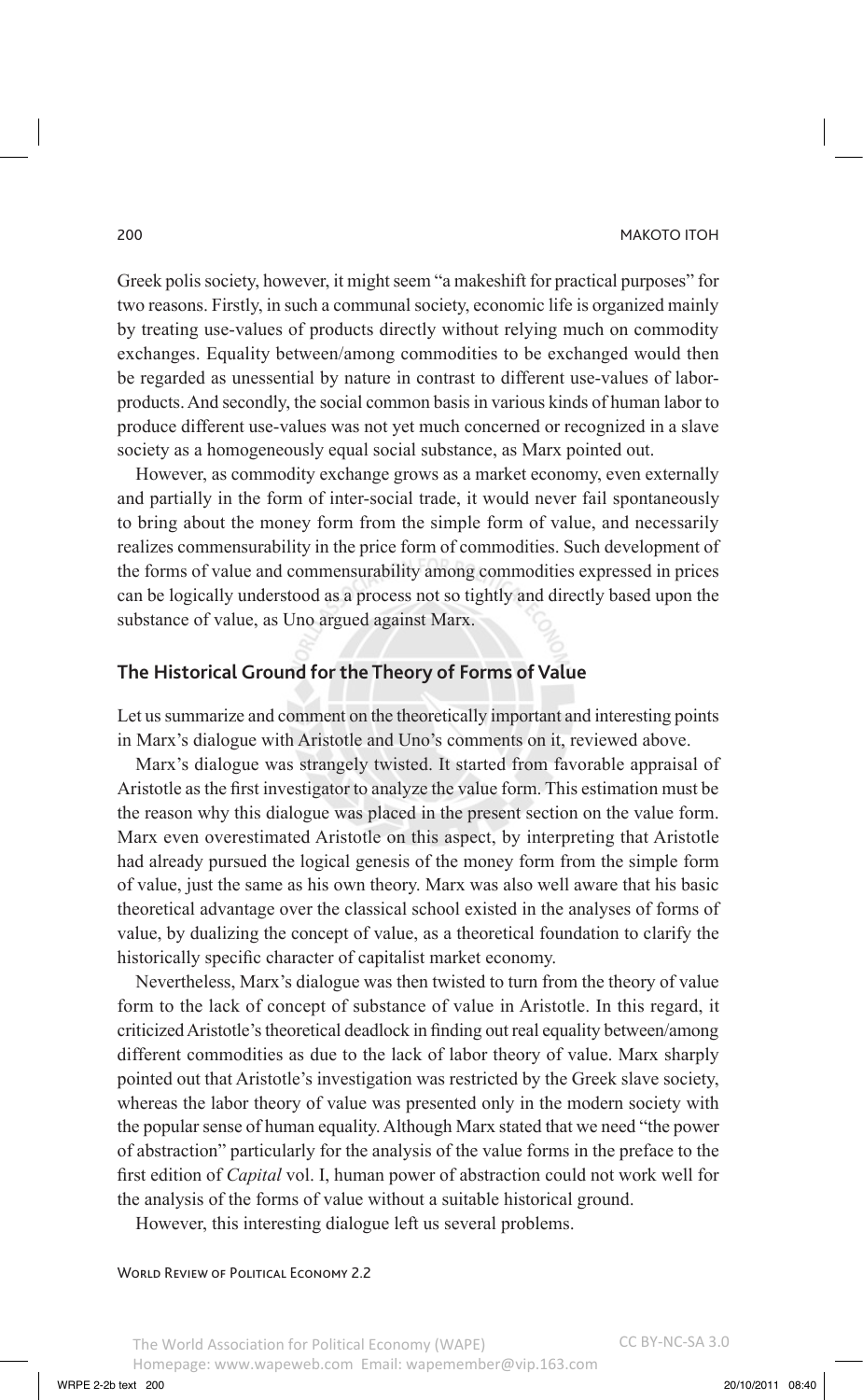(1) Why did the labor theory of value in the Classical school, which was actually grounded upon the modern society with the concept of human equality, still fail in the analyses of the forms of value? (2) If this defect was due to the naturalist ideological restriction in the Classical school, what socio-historical ground was there for such an ideology? And on what historical social basis did Marx managed to overcome such ideological limitation? (3) Is the labor theory of value really an indispensable premise to the theory of forms of value? (4) How to reconstruct the dual concept of value in Marx; the form and the substance of value?

Uno intervened in the dialogue and criticized Marx by emphasizing the significance of Marx's own evolution in the concept of value beyond the value concept in the Classical school. In Uno's view, Marx's critique of Aristotle seemed to have one-sidedly underlined the lack of concept of value by identifying it with its notion of social substance in human labor. In this context, Aristotle's contribution to the analysis of the forms of value tended to be unduly neglected, despite Marx's initial appraisal of this aspect. Uno then argued that such analysis of value forms could be presented in Aristotle without presuming the value substance as human labor. Uno suggested that it proved at least indirectly the theoretical relevancy of his reformulation of forms of value as a pure theory of circulation without referring to the labor substance. In Uno's understanding, the form of value, which was already presented by Aristotle and properly analyzed by Marx, must be indispensable to the concept of value besides the notion of the substance of value. The form of value of a commodity, which is expressed by use-value of another commodity, constitutes an indispensable aspect of the concept of value, while it necessarily seeks equality in, and quantitative regulation from, the substantial social relations of labor.

Coming back to the four problems left to us by Marx's dialogue with Aristotle; Uno clearly argued that the theory of forms of value would be presented without the premise of the concept of substance of value in labor. In my understanding after Uno, the concept of forms of value of commodities must be exchangeability with other commodities, with seeking a gravitational standard for exchange ratios, which are regulated from behind by the substance of value as embodied labor in commodities. The labor theory of value can not properly be proven by taking up mere exchange relations between/among commodities, but should be proven by systematic analysis of the capitalist process of production. The logical necessity to link the forms of value to their social substance is theoretically shown only upon the ground of objective mechanism of reproduction under capitalism. The dual concept of value in Marx must thus be organically unified on the historical ground of a capitalist society with socially logical necessity.

Having such theoretical perspective, Uno agreed with Marx, that the lack of the concept of the substance of labor or the labor theory of value in Aristotle had been due to the historical limitation of the Greek slave society, where equality of human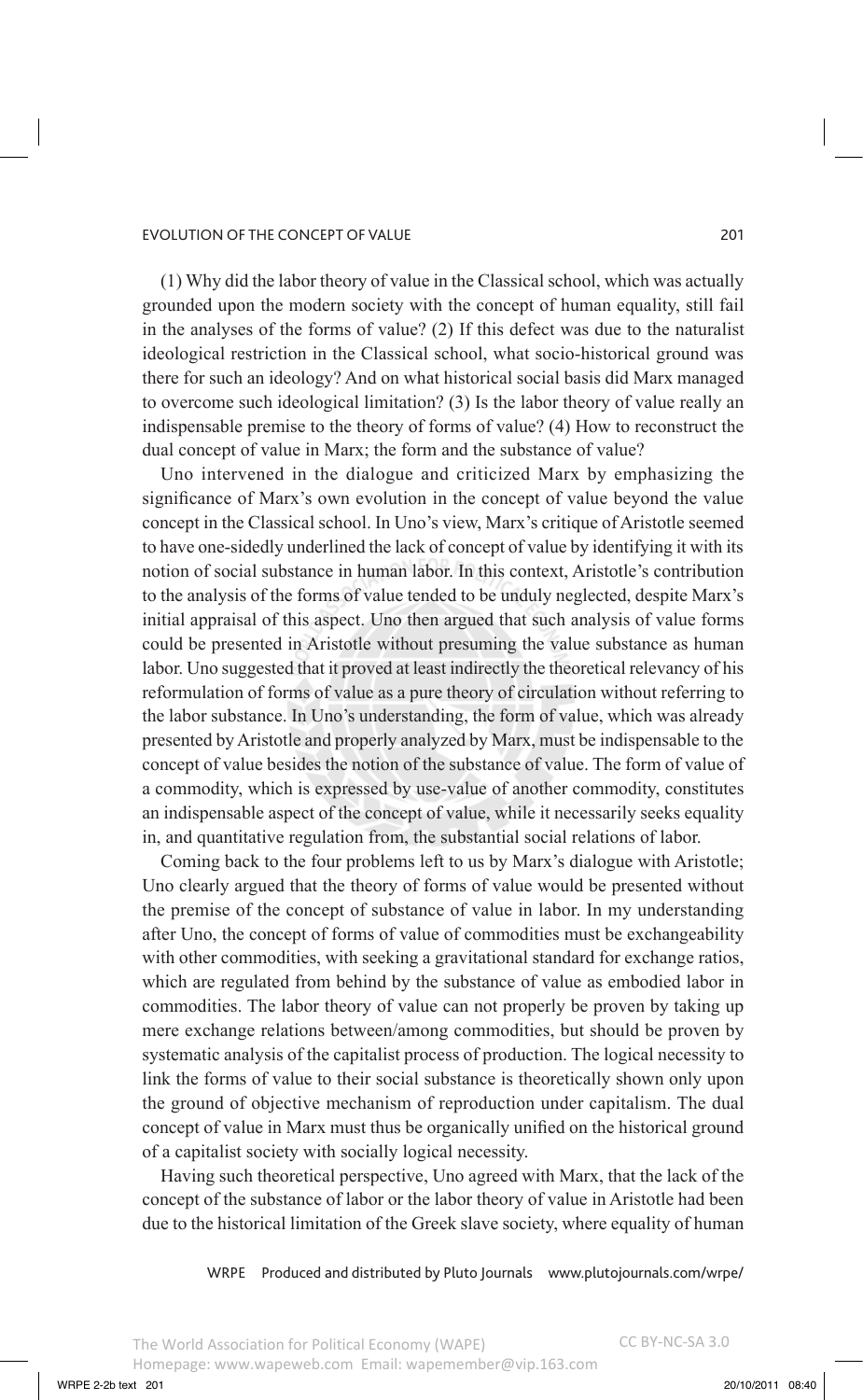labor to produce commodities had been unrecognizable. But neither Marx nor Uno presented and solved the above problems (1) and (2), left by Marx's dialogue, concerning the reason why the labor theory of value in the Classical school could not develop the analysis of forms of value, and on what historical ground Marx could overcome this defect.

There are two possible interpretations of this issue.

Firstly, just as Uno appraised Aristotle's recognition of the forms of value, the value forms of commodities, money and some kinds of capital could possibly be recognizable upon the ground of their appearance and existence in human history from very ancient times. However, so far as these forms remained in the pre-capitalist history mainly as inter-social economic relations, external to intra-social communal economic order, their partial influence on or penetration into social life could not yet be logically linked to social relations of labor, nor attract continuous human "power of abstraction." Thus, Aristotle's recognition of forms of value did not yet show the basis of equality between/among commodities in human labor, nor could it lead to the exact notion of forms of value, such as the dialectical relation between the relative form of value of a commodity and its equivalent form, logically to grow into the money form, unlike in Marx's theory of forms of value. Thus the existence of forms of commodity, money and some kinds of capital in the pre-capitalist periods could not yet be a sufficient empirical ground for the theory of value forms, even apart from the linkage with theory of their social substance.

Secondly, even when a modern capitalist society was born with a popular belief in human equality, and enabled the Classical school to evolve the concept of value in the labor theory of value, the early capitalist society allowed for this school to idealize itself as a natural and eternal social order, before it is fully established through the industrial revolution. Marx's historical ground for abstraction of his theory was much more mature than that of the Classical school. Marx could criticize the naturalist ideological limitation of the Classical school in view of the contradictory motion of fully established capitalist economy through business cycles and cyclical crises. In the phase of crisis, the distinction between the substance and forms of value became distinctively clear. The substance of value as embodied labor could not easily be realized as socially acceptable, so far as the expected price form could not be realized. The contradictory relationship between commodities and money appeared sharply. Upon this historical ground, Marx could evolve the dual concept of value beyond the Classical school.

At the same time, the contradictory self-destruction of capitalist relations of production through the growth of productive forces in the phase of periodical crises, which enforced renovation of productive forces and relations of production at a higher level, must have served as a historical ground for Marx to formulate historical materialism, as we see its summary in the preface to *A Contribution to the Critique* 

#### WORLD REVIEW OF POLITICAL ECONOMY 2.2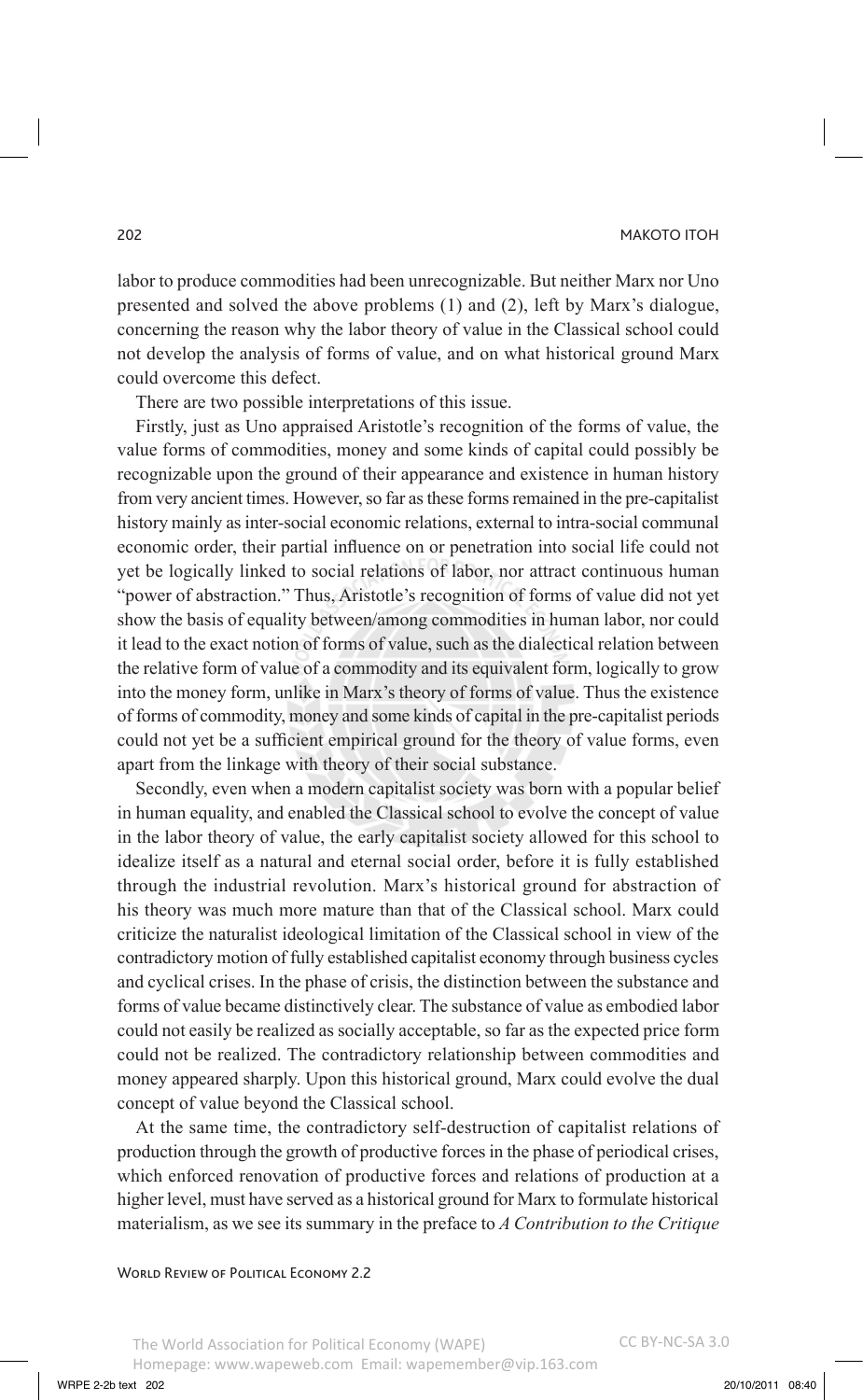*of Political Economy* (1859)*.* Although historical materialism is a world view to summarize the whole of human history, including a socialist perspective to overcome the class societies for the future, it is surely based upon Marx's critical study of the Classical school and the law of motion of capitalist economy. It can be called a scientific world view in this regard.

Simultaneously and contrariwise, guided by historical materialism, Marx's economic theory, starting with the concept of value, formed a logical system to clarify the historically specific character of capitalism unlike the Classical or neo-Classical economic theories. Marx's dualized concepts of value, including its notion of forms of value besides the analysis of their labor substance, actually did correspond to such large-scaled historical perspective in a basic theory. It was then natural for Marx to refer to ancient Aristotle's contribution to the notion of forms of value, and to the origin of commodity exchanges as inter-social economic relation. However, we have to note in passing that Marx's important recognition of the origin and pre-capitalist growth of forms of commodity economy mainly as inter-social trade was not directly included in his formula of historical materialism in the preface to *A Contribution to the Critique of Political Economy*.

As we have seen, the evolution of the concept of value from ancient Aristotle, to the Classical labor theory of value, and further to Marx, and its historical grounds still remain interesting theoretical issues to reconsider. By extending such reflection of the history of economic theories, we can further question how to understand the significance of the evolution of the concept of value or value theory through the value controversy or the transformation problem in the 20th century after Marx, encompassing Uno's contribution as well as Sraffa's impact, against its historical background. Among others, in my view, the World War mobilization economies, the Soviet experimental planned economy, and the managed currency system in capitalist countries must have given Uno and Sraffa a strong impression in the process of their original rehabilitation of theories of value and prices in one way or the other.

## **References**

Titles in square brackets are my translation from Japanese.

Aristotle, *Nicomachean Ethics*, transl. by S. Takada into Japanese, 2 vols. Tokyo: Iwanami-shoten, 1971, 1973.

Daikoku, K. (2005) ["Marx and Aritotle—Equality and Similarity in Exchange"], Kyoto University, *Shakai System Kenkyu* (*Studies in Social System*), no. 8, February.

Itoh, M. (1988) *The Basic Theory of Capitalism*. Houndmills: Macmillan.

Marx, K. (1970) [1859] *A Contribution to the Critique of Political Economy.* Moscow: Progress Publishers.

—— (1976) [1867] *Capital*, vol. I. London: Penguin/NLR.